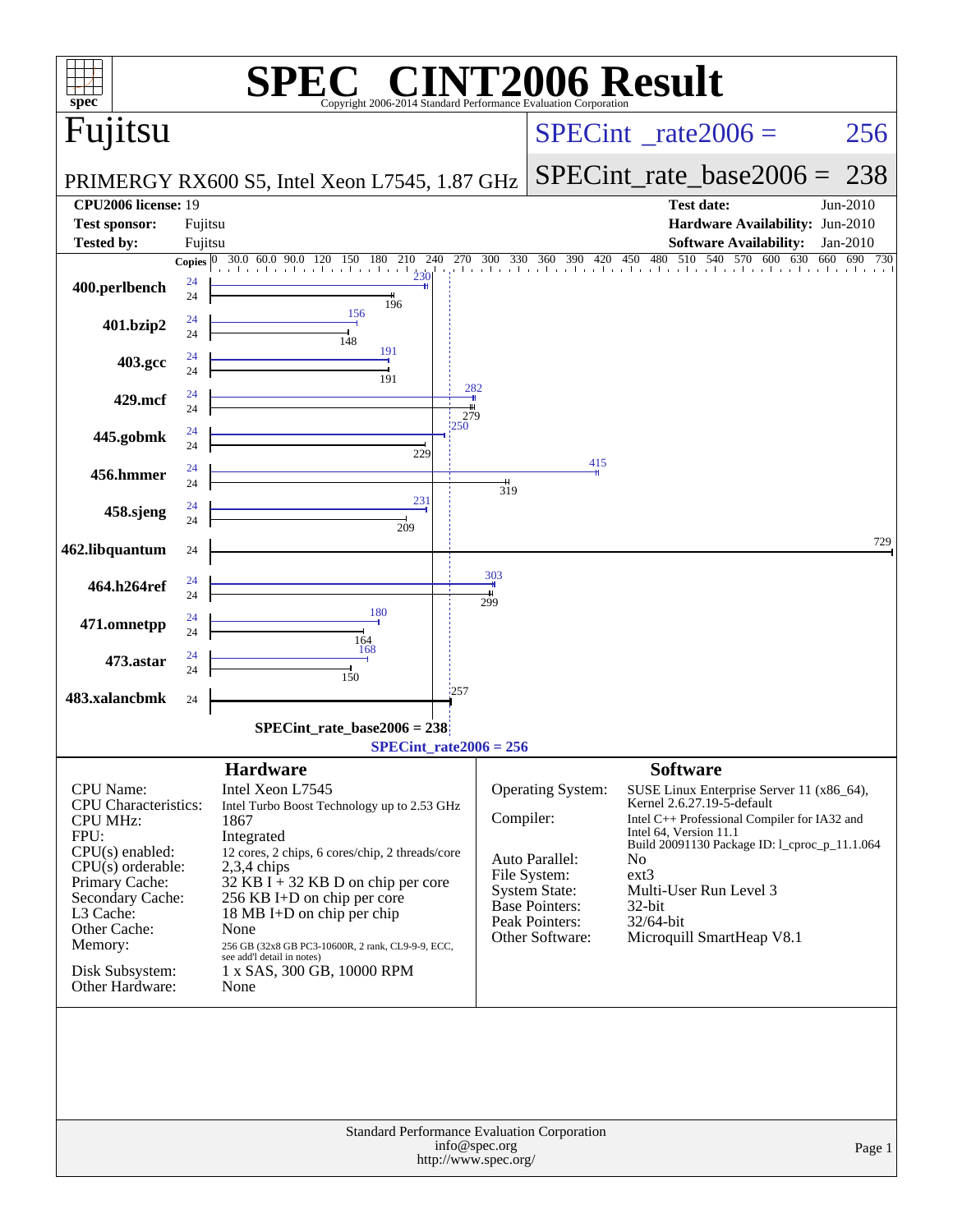

# Fujitsu

### SPECint rate $2006 = 256$

PRIMERGY RX600 S5, Intel Xeon L7545, 1.87 GHz

[SPECint\\_rate\\_base2006 =](http://www.spec.org/auto/cpu2006/Docs/result-fields.html#SPECintratebase2006) 238

#### **[CPU2006 license:](http://www.spec.org/auto/cpu2006/Docs/result-fields.html#CPU2006license)** 19 **[Test date:](http://www.spec.org/auto/cpu2006/Docs/result-fields.html#Testdate)** Jun-2010

**[Test sponsor:](http://www.spec.org/auto/cpu2006/Docs/result-fields.html#Testsponsor)** Fujitsu **[Hardware Availability:](http://www.spec.org/auto/cpu2006/Docs/result-fields.html#HardwareAvailability)** Jun-2010 **[Tested by:](http://www.spec.org/auto/cpu2006/Docs/result-fields.html#Testedby)** Fujitsu **[Software Availability:](http://www.spec.org/auto/cpu2006/Docs/result-fields.html#SoftwareAvailability)** Jan-2010

#### **[Results Table](http://www.spec.org/auto/cpu2006/Docs/result-fields.html#ResultsTable)**

|                  | <b>Base</b>   |                |            |                |                  |                                                                                                          |                  | <b>Peak</b>   |                |              |                |              |                |              |
|------------------|---------------|----------------|------------|----------------|------------------|----------------------------------------------------------------------------------------------------------|------------------|---------------|----------------|--------------|----------------|--------------|----------------|--------------|
| <b>Benchmark</b> | <b>Copies</b> | <b>Seconds</b> | Ratio      | <b>Seconds</b> | Ratio            | <b>Seconds</b>                                                                                           | Ratio            | <b>Copies</b> | <b>Seconds</b> | <b>Ratio</b> | <b>Seconds</b> | <b>Ratio</b> | <b>Seconds</b> | <b>Ratio</b> |
| 400.perlbench    | 24            | 1197           | 196        | 1209           | 194              | 1196                                                                                                     | 196 <sub>l</sub> | 24            | 1020           | 230          | 1023           | 229          | 1008           | 233          |
| 401.bzip2        | 24            | 1568           | 148        | 1569           | 148              | 1572                                                                                                     | 147              | 24            | 1481           | 156          | 1481           | 156          | 1482           | 156          |
| $403.\text{gcc}$ | 24            | 1013           | 191        | 1018           | 190 <sub>l</sub> | 1012                                                                                                     | 191              | 24            | 1015           | 190          | 1013           | 191          | 1010           | 191          |
| $429$ .mcf       | 24            | 788            | 278        | 774            | 283              | 783                                                                                                      | 279              | 24            | 779            | 281          | 777            | 282          | 773            | 283          |
| $445$ .gobmk     | 24            | 1098           | 229        | 1095           | 230              | 1099                                                                                                     | 229              | 24            | 1009           | 250          | 1007           | 250          | 1003           | 251          |
| 456.hmmer        | 24            | 702            | 319        | 701            | 320              | 710                                                                                                      | 316              | 24            | 543            | 412          | 540            | 415          | 540            | 415          |
| $458$ .sjeng     | 24            | 1387           | 209        | 1387           | 209              | 1388                                                                                                     | 209              | 24            | 1258           | 231          | 1261           | 230          | 1257           | 231          |
| 462.libquantum   | 24            | 681            | 730        | 682            | 729              | 682                                                                                                      | 729              | 24            | 681            | 730          | 682            | <u>729</u>   | 682            | 729          |
| 464.h264ref      | 24            | 1783           | 298        | 1760           | 302              | 1779                                                                                                     | 299              | 24            | 1744           | 305          | 1751           | 303          | 1759           | 302          |
| 471.omnetpp      | 24            | 917            | 164        | 917            | 164              | 918                                                                                                      | 163              | 24            | 835            | 180          | 834            | 180          | 831            | 180          |
| $473$ . astar    | 24            | 1123           | <b>150</b> | 1122           | <b>150</b>       | 1124                                                                                                     | 150              | 24            | 1004           | 168          | 1003           | 168          | 1003           | <b>168</b>   |
| 483.xalancbmk    | 24            | 647            | 256        | 645            | 257              | 643                                                                                                      | 258              | 24            | 647            | 256          | 645            | 257          | 643            | 258          |
|                  |               |                |            |                |                  | Results appear in the order in which they were run. Bold underlined text indicates a median measurement. |                  |               |                |              |                |              |                |              |

#### **[Submit Notes](http://www.spec.org/auto/cpu2006/Docs/result-fields.html#SubmitNotes)**

The config file option 'submit' was used. numactl was used to bind copies to the cores

### **[Operating System Notes](http://www.spec.org/auto/cpu2006/Docs/result-fields.html#OperatingSystemNotes)**

'ulimit -s unlimited' was used to set the stacksize to unlimited prior to run

#### **[Platform Notes](http://www.spec.org/auto/cpu2006/Docs/result-fields.html#PlatformNotes)**

The system automatically configures the memory to run at 978 MHz.

#### **[General Notes](http://www.spec.org/auto/cpu2006/Docs/result-fields.html#GeneralNotes)**

 For information about Fujitsu please visit: <http://www.fujitsu.com> Binaries were compiled on SLES 10 with Binutils 2.18.50.0.7.20080502

# **[Base Compiler Invocation](http://www.spec.org/auto/cpu2006/Docs/result-fields.html#BaseCompilerInvocation)**

[C benchmarks](http://www.spec.org/auto/cpu2006/Docs/result-fields.html#Cbenchmarks): [icc -m32](http://www.spec.org/cpu2006/results/res2010q3/cpu2006-20100702-12066.flags.html#user_CCbase_intel_icc_32bit_5ff4a39e364c98233615fdd38438c6f2)

[C++ benchmarks:](http://www.spec.org/auto/cpu2006/Docs/result-fields.html#CXXbenchmarks) [icpc -m32](http://www.spec.org/cpu2006/results/res2010q3/cpu2006-20100702-12066.flags.html#user_CXXbase_intel_icpc_32bit_4e5a5ef1a53fd332b3c49e69c3330699)

> Standard Performance Evaluation Corporation [info@spec.org](mailto:info@spec.org) <http://www.spec.org/>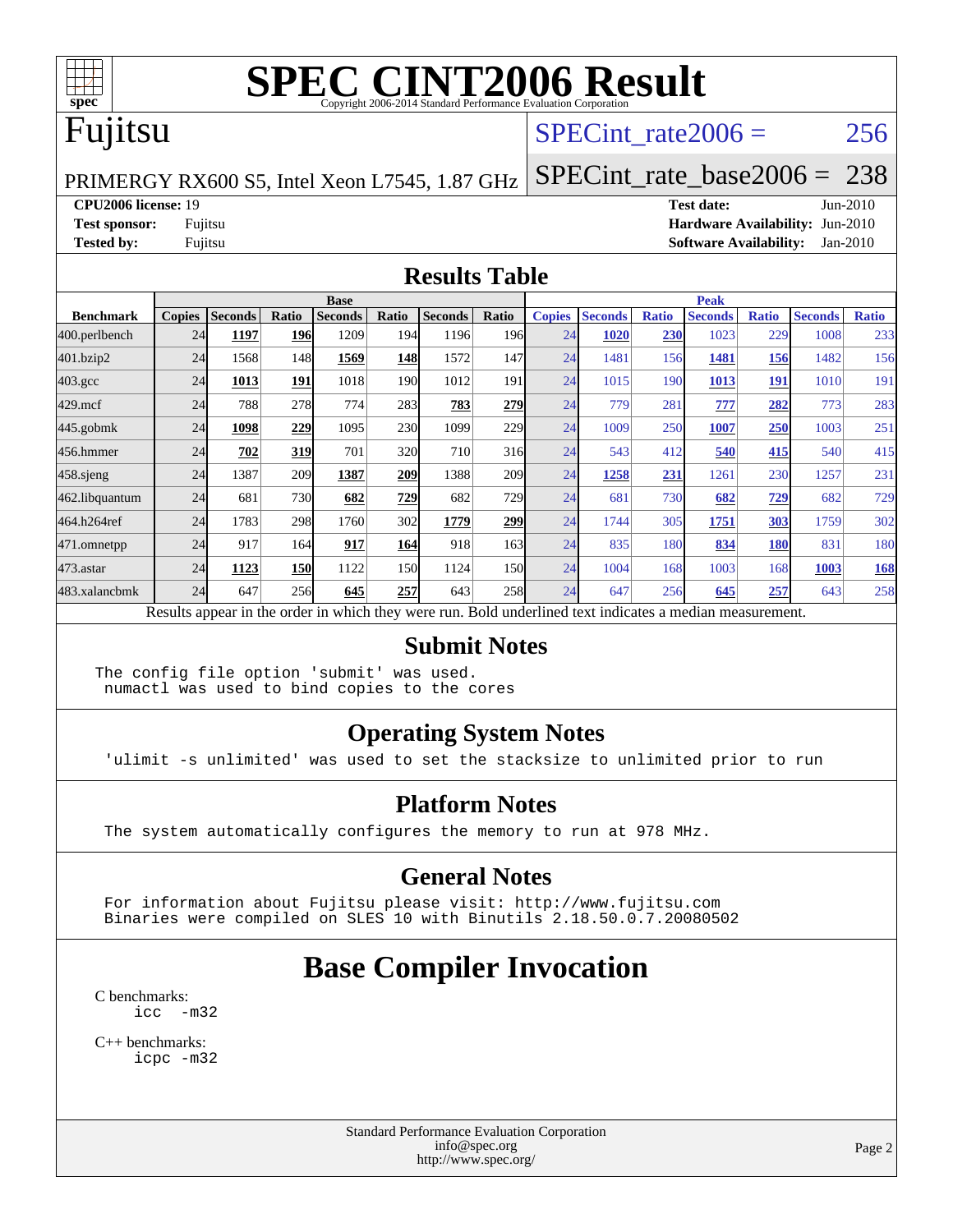

# Fujitsu

SPECint rate $2006 = 256$ 

[SPECint\\_rate\\_base2006 =](http://www.spec.org/auto/cpu2006/Docs/result-fields.html#SPECintratebase2006) 238

PRIMERGY RX600 S5, Intel Xeon L7545, 1.87 GHz

**[CPU2006 license:](http://www.spec.org/auto/cpu2006/Docs/result-fields.html#CPU2006license)** 19 **[Test date:](http://www.spec.org/auto/cpu2006/Docs/result-fields.html#Testdate)** Jun-2010 **[Test sponsor:](http://www.spec.org/auto/cpu2006/Docs/result-fields.html#Testsponsor)** Fujitsu **[Hardware Availability:](http://www.spec.org/auto/cpu2006/Docs/result-fields.html#HardwareAvailability)** Jun-2010 **[Tested by:](http://www.spec.org/auto/cpu2006/Docs/result-fields.html#Testedby)** Fujitsu **[Software Availability:](http://www.spec.org/auto/cpu2006/Docs/result-fields.html#SoftwareAvailability)** Jan-2010

### **[Base Portability Flags](http://www.spec.org/auto/cpu2006/Docs/result-fields.html#BasePortabilityFlags)**

 400.perlbench: [-DSPEC\\_CPU\\_LINUX\\_IA32](http://www.spec.org/cpu2006/results/res2010q3/cpu2006-20100702-12066.flags.html#b400.perlbench_baseCPORTABILITY_DSPEC_CPU_LINUX_IA32) 462.libquantum: [-DSPEC\\_CPU\\_LINUX](http://www.spec.org/cpu2006/results/res2010q3/cpu2006-20100702-12066.flags.html#b462.libquantum_baseCPORTABILITY_DSPEC_CPU_LINUX) 483.xalancbmk: [-DSPEC\\_CPU\\_LINUX](http://www.spec.org/cpu2006/results/res2010q3/cpu2006-20100702-12066.flags.html#b483.xalancbmk_baseCXXPORTABILITY_DSPEC_CPU_LINUX)

**[Base Optimization Flags](http://www.spec.org/auto/cpu2006/Docs/result-fields.html#BaseOptimizationFlags)**

[C benchmarks](http://www.spec.org/auto/cpu2006/Docs/result-fields.html#Cbenchmarks):

[-xSSE4.2](http://www.spec.org/cpu2006/results/res2010q3/cpu2006-20100702-12066.flags.html#user_CCbase_f-xSSE42_f91528193cf0b216347adb8b939d4107) [-ipo](http://www.spec.org/cpu2006/results/res2010q3/cpu2006-20100702-12066.flags.html#user_CCbase_f-ipo) [-O3](http://www.spec.org/cpu2006/results/res2010q3/cpu2006-20100702-12066.flags.html#user_CCbase_f-O3) [-no-prec-div](http://www.spec.org/cpu2006/results/res2010q3/cpu2006-20100702-12066.flags.html#user_CCbase_f-no-prec-div) [-static](http://www.spec.org/cpu2006/results/res2010q3/cpu2006-20100702-12066.flags.html#user_CCbase_f-static) [-opt-prefetch](http://www.spec.org/cpu2006/results/res2010q3/cpu2006-20100702-12066.flags.html#user_CCbase_f-opt-prefetch)

[C++ benchmarks:](http://www.spec.org/auto/cpu2006/Docs/result-fields.html#CXXbenchmarks)

[-xSSE4.2](http://www.spec.org/cpu2006/results/res2010q3/cpu2006-20100702-12066.flags.html#user_CXXbase_f-xSSE42_f91528193cf0b216347adb8b939d4107) [-ipo](http://www.spec.org/cpu2006/results/res2010q3/cpu2006-20100702-12066.flags.html#user_CXXbase_f-ipo) [-O3](http://www.spec.org/cpu2006/results/res2010q3/cpu2006-20100702-12066.flags.html#user_CXXbase_f-O3) [-no-prec-div](http://www.spec.org/cpu2006/results/res2010q3/cpu2006-20100702-12066.flags.html#user_CXXbase_f-no-prec-div) [-opt-prefetch](http://www.spec.org/cpu2006/results/res2010q3/cpu2006-20100702-12066.flags.html#user_CXXbase_f-opt-prefetch) [-Wl,-z,muldefs](http://www.spec.org/cpu2006/results/res2010q3/cpu2006-20100702-12066.flags.html#user_CXXbase_link_force_multiple1_74079c344b956b9658436fd1b6dd3a8a) [-L/home/cmplr/usr3/alrahate/cpu2006.1.1.ic11.1/libic11.1-32bit -lsmartheap](http://www.spec.org/cpu2006/results/res2010q3/cpu2006-20100702-12066.flags.html#user_CXXbase_SmartHeap_d86dffe4a79b79ef8890d5cce17030c3)

## **[Base Other Flags](http://www.spec.org/auto/cpu2006/Docs/result-fields.html#BaseOtherFlags)**

[C benchmarks](http://www.spec.org/auto/cpu2006/Docs/result-fields.html#Cbenchmarks):

403.gcc: [-Dalloca=\\_alloca](http://www.spec.org/cpu2006/results/res2010q3/cpu2006-20100702-12066.flags.html#b403.gcc_baseEXTRA_CFLAGS_Dalloca_be3056838c12de2578596ca5467af7f3)

### **[Peak Compiler Invocation](http://www.spec.org/auto/cpu2006/Docs/result-fields.html#PeakCompilerInvocation)**

[C benchmarks \(except as noted below\)](http://www.spec.org/auto/cpu2006/Docs/result-fields.html#Cbenchmarksexceptasnotedbelow):

[icc -m32](http://www.spec.org/cpu2006/results/res2010q3/cpu2006-20100702-12066.flags.html#user_CCpeak_intel_icc_32bit_5ff4a39e364c98233615fdd38438c6f2)

401.bzip2: [icc -m64](http://www.spec.org/cpu2006/results/res2010q3/cpu2006-20100702-12066.flags.html#user_peakCCLD401_bzip2_intel_icc_64bit_bda6cc9af1fdbb0edc3795bac97ada53)

456.hmmer: [icc -m64](http://www.spec.org/cpu2006/results/res2010q3/cpu2006-20100702-12066.flags.html#user_peakCCLD456_hmmer_intel_icc_64bit_bda6cc9af1fdbb0edc3795bac97ada53)

458.sjeng: [icc -m64](http://www.spec.org/cpu2006/results/res2010q3/cpu2006-20100702-12066.flags.html#user_peakCCLD458_sjeng_intel_icc_64bit_bda6cc9af1fdbb0edc3795bac97ada53)

[C++ benchmarks \(except as noted below\):](http://www.spec.org/auto/cpu2006/Docs/result-fields.html#CXXbenchmarksexceptasnotedbelow) [icpc -m32](http://www.spec.org/cpu2006/results/res2010q3/cpu2006-20100702-12066.flags.html#user_CXXpeak_intel_icpc_32bit_4e5a5ef1a53fd332b3c49e69c3330699)

473.astar: [icpc -m64](http://www.spec.org/cpu2006/results/res2010q3/cpu2006-20100702-12066.flags.html#user_peakCXXLD473_astar_intel_icpc_64bit_fc66a5337ce925472a5c54ad6a0de310)

# **[Peak Portability Flags](http://www.spec.org/auto/cpu2006/Docs/result-fields.html#PeakPortabilityFlags)**

 400.perlbench: [-DSPEC\\_CPU\\_LINUX\\_IA32](http://www.spec.org/cpu2006/results/res2010q3/cpu2006-20100702-12066.flags.html#b400.perlbench_peakCPORTABILITY_DSPEC_CPU_LINUX_IA32) 401.bzip2: [-DSPEC\\_CPU\\_LP64](http://www.spec.org/cpu2006/results/res2010q3/cpu2006-20100702-12066.flags.html#suite_peakCPORTABILITY401_bzip2_DSPEC_CPU_LP64) 456.hmmer: [-DSPEC\\_CPU\\_LP64](http://www.spec.org/cpu2006/results/res2010q3/cpu2006-20100702-12066.flags.html#suite_peakCPORTABILITY456_hmmer_DSPEC_CPU_LP64) 458.sjeng: [-DSPEC\\_CPU\\_LP64](http://www.spec.org/cpu2006/results/res2010q3/cpu2006-20100702-12066.flags.html#suite_peakCPORTABILITY458_sjeng_DSPEC_CPU_LP64)

Continued on next page

Standard Performance Evaluation Corporation [info@spec.org](mailto:info@spec.org) <http://www.spec.org/>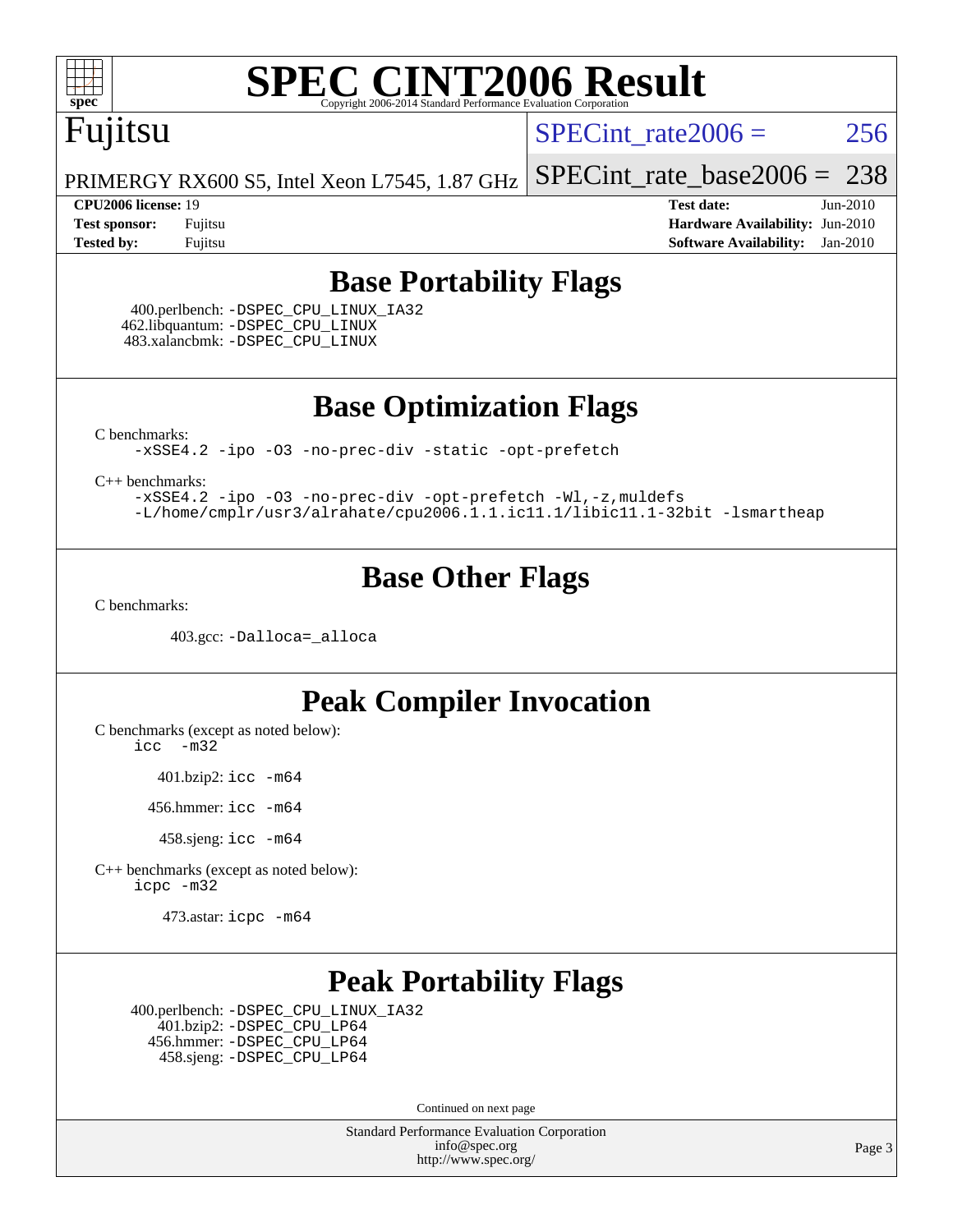

# Fujitsu

SPECint rate $2006 = 256$ 

[SPECint\\_rate\\_base2006 =](http://www.spec.org/auto/cpu2006/Docs/result-fields.html#SPECintratebase2006) 238

PRIMERGY RX600 S5, Intel Xeon L7545, 1.87 GHz

**[CPU2006 license:](http://www.spec.org/auto/cpu2006/Docs/result-fields.html#CPU2006license)** 19 **[Test date:](http://www.spec.org/auto/cpu2006/Docs/result-fields.html#Testdate)** Jun-2010 **[Test sponsor:](http://www.spec.org/auto/cpu2006/Docs/result-fields.html#Testsponsor)** Fujitsu **[Hardware Availability:](http://www.spec.org/auto/cpu2006/Docs/result-fields.html#HardwareAvailability)** Jun-2010 **[Tested by:](http://www.spec.org/auto/cpu2006/Docs/result-fields.html#Testedby)** Fujitsu **[Software Availability:](http://www.spec.org/auto/cpu2006/Docs/result-fields.html#SoftwareAvailability)** Jan-2010

# **[Peak Portability Flags \(Continued\)](http://www.spec.org/auto/cpu2006/Docs/result-fields.html#PeakPortabilityFlags)**

 462.libquantum: [-DSPEC\\_CPU\\_LINUX](http://www.spec.org/cpu2006/results/res2010q3/cpu2006-20100702-12066.flags.html#b462.libquantum_peakCPORTABILITY_DSPEC_CPU_LINUX) 473.astar: [-DSPEC\\_CPU\\_LP64](http://www.spec.org/cpu2006/results/res2010q3/cpu2006-20100702-12066.flags.html#suite_peakCXXPORTABILITY473_astar_DSPEC_CPU_LP64) 483.xalancbmk: [-DSPEC\\_CPU\\_LINUX](http://www.spec.org/cpu2006/results/res2010q3/cpu2006-20100702-12066.flags.html#b483.xalancbmk_peakCXXPORTABILITY_DSPEC_CPU_LINUX)

# **[Peak Optimization Flags](http://www.spec.org/auto/cpu2006/Docs/result-fields.html#PeakOptimizationFlags)**

[C benchmarks](http://www.spec.org/auto/cpu2006/Docs/result-fields.html#Cbenchmarks):

 400.perlbench: [-xSSE4.2](http://www.spec.org/cpu2006/results/res2010q3/cpu2006-20100702-12066.flags.html#user_peakPASS2_CFLAGSPASS2_LDCFLAGS400_perlbench_f-xSSE42_f91528193cf0b216347adb8b939d4107)(pass 2) [-prof-gen](http://www.spec.org/cpu2006/results/res2010q3/cpu2006-20100702-12066.flags.html#user_peakPASS1_CFLAGSPASS1_LDCFLAGS400_perlbench_prof_gen_e43856698f6ca7b7e442dfd80e94a8fc)(pass 1) [-ipo](http://www.spec.org/cpu2006/results/res2010q3/cpu2006-20100702-12066.flags.html#user_peakPASS2_CFLAGSPASS2_LDCFLAGS400_perlbench_f-ipo)(pass 2) [-O3](http://www.spec.org/cpu2006/results/res2010q3/cpu2006-20100702-12066.flags.html#user_peakPASS2_CFLAGSPASS2_LDCFLAGS400_perlbench_f-O3)(pass 2) [-no-prec-div](http://www.spec.org/cpu2006/results/res2010q3/cpu2006-20100702-12066.flags.html#user_peakPASS2_CFLAGSPASS2_LDCFLAGS400_perlbench_f-no-prec-div)(pass 2) [-static](http://www.spec.org/cpu2006/results/res2010q3/cpu2006-20100702-12066.flags.html#user_peakPASS2_CFLAGSPASS2_LDCFLAGS400_perlbench_f-static)(pass 2) [-prof-use](http://www.spec.org/cpu2006/results/res2010q3/cpu2006-20100702-12066.flags.html#user_peakPASS2_CFLAGSPASS2_LDCFLAGS400_perlbench_prof_use_bccf7792157ff70d64e32fe3e1250b55)(pass 2) [-ansi-alias](http://www.spec.org/cpu2006/results/res2010q3/cpu2006-20100702-12066.flags.html#user_peakCOPTIMIZE400_perlbench_f-ansi-alias)

 401.bzip2: [-xSSE4.2](http://www.spec.org/cpu2006/results/res2010q3/cpu2006-20100702-12066.flags.html#user_peakPASS2_CFLAGSPASS2_LDCFLAGS401_bzip2_f-xSSE42_f91528193cf0b216347adb8b939d4107)(pass 2) [-prof-gen](http://www.spec.org/cpu2006/results/res2010q3/cpu2006-20100702-12066.flags.html#user_peakPASS1_CFLAGSPASS1_LDCFLAGS401_bzip2_prof_gen_e43856698f6ca7b7e442dfd80e94a8fc)(pass 1) [-ipo](http://www.spec.org/cpu2006/results/res2010q3/cpu2006-20100702-12066.flags.html#user_peakPASS2_CFLAGSPASS2_LDCFLAGS401_bzip2_f-ipo)(pass 2) [-O3](http://www.spec.org/cpu2006/results/res2010q3/cpu2006-20100702-12066.flags.html#user_peakPASS2_CFLAGSPASS2_LDCFLAGS401_bzip2_f-O3)(pass 2) [-no-prec-div](http://www.spec.org/cpu2006/results/res2010q3/cpu2006-20100702-12066.flags.html#user_peakPASS2_CFLAGSPASS2_LDCFLAGS401_bzip2_f-no-prec-div)(pass 2) [-static](http://www.spec.org/cpu2006/results/res2010q3/cpu2006-20100702-12066.flags.html#user_peakPASS2_CFLAGSPASS2_LDCFLAGS401_bzip2_f-static)(pass 2) [-prof-use](http://www.spec.org/cpu2006/results/res2010q3/cpu2006-20100702-12066.flags.html#user_peakPASS2_CFLAGSPASS2_LDCFLAGS401_bzip2_prof_use_bccf7792157ff70d64e32fe3e1250b55)(pass 2) [-opt-prefetch](http://www.spec.org/cpu2006/results/res2010q3/cpu2006-20100702-12066.flags.html#user_peakCOPTIMIZE401_bzip2_f-opt-prefetch) [-ansi-alias](http://www.spec.org/cpu2006/results/res2010q3/cpu2006-20100702-12066.flags.html#user_peakCOPTIMIZE401_bzip2_f-ansi-alias) [-auto-ilp32](http://www.spec.org/cpu2006/results/res2010q3/cpu2006-20100702-12066.flags.html#user_peakCOPTIMIZE401_bzip2_f-auto-ilp32)

403.gcc: [-xSSE4.2](http://www.spec.org/cpu2006/results/res2010q3/cpu2006-20100702-12066.flags.html#user_peakCOPTIMIZE403_gcc_f-xSSE42_f91528193cf0b216347adb8b939d4107) [-ipo](http://www.spec.org/cpu2006/results/res2010q3/cpu2006-20100702-12066.flags.html#user_peakCOPTIMIZE403_gcc_f-ipo) [-O3](http://www.spec.org/cpu2006/results/res2010q3/cpu2006-20100702-12066.flags.html#user_peakCOPTIMIZE403_gcc_f-O3) [-no-prec-div](http://www.spec.org/cpu2006/results/res2010q3/cpu2006-20100702-12066.flags.html#user_peakCOPTIMIZE403_gcc_f-no-prec-div) [-static](http://www.spec.org/cpu2006/results/res2010q3/cpu2006-20100702-12066.flags.html#user_peakCOPTIMIZE403_gcc_f-static)

429.mcf: [-xSSE4.2](http://www.spec.org/cpu2006/results/res2010q3/cpu2006-20100702-12066.flags.html#user_peakCOPTIMIZE429_mcf_f-xSSE42_f91528193cf0b216347adb8b939d4107) [-ipo](http://www.spec.org/cpu2006/results/res2010q3/cpu2006-20100702-12066.flags.html#user_peakCOPTIMIZE429_mcf_f-ipo) [-O3](http://www.spec.org/cpu2006/results/res2010q3/cpu2006-20100702-12066.flags.html#user_peakCOPTIMIZE429_mcf_f-O3) [-no-prec-div](http://www.spec.org/cpu2006/results/res2010q3/cpu2006-20100702-12066.flags.html#user_peakCOPTIMIZE429_mcf_f-no-prec-div) [-static](http://www.spec.org/cpu2006/results/res2010q3/cpu2006-20100702-12066.flags.html#user_peakCOPTIMIZE429_mcf_f-static) [-opt-prefetch](http://www.spec.org/cpu2006/results/res2010q3/cpu2006-20100702-12066.flags.html#user_peakCOPTIMIZE429_mcf_f-opt-prefetch)

 445.gobmk: [-xSSE4.2](http://www.spec.org/cpu2006/results/res2010q3/cpu2006-20100702-12066.flags.html#user_peakPASS2_CFLAGSPASS2_LDCFLAGS445_gobmk_f-xSSE42_f91528193cf0b216347adb8b939d4107)(pass 2) [-prof-gen](http://www.spec.org/cpu2006/results/res2010q3/cpu2006-20100702-12066.flags.html#user_peakPASS1_CFLAGSPASS1_LDCFLAGS445_gobmk_prof_gen_e43856698f6ca7b7e442dfd80e94a8fc)(pass 1) [-prof-use](http://www.spec.org/cpu2006/results/res2010q3/cpu2006-20100702-12066.flags.html#user_peakPASS2_CFLAGSPASS2_LDCFLAGS445_gobmk_prof_use_bccf7792157ff70d64e32fe3e1250b55)(pass 2) [-O2](http://www.spec.org/cpu2006/results/res2010q3/cpu2006-20100702-12066.flags.html#user_peakCOPTIMIZE445_gobmk_f-O2) [-ipo](http://www.spec.org/cpu2006/results/res2010q3/cpu2006-20100702-12066.flags.html#user_peakCOPTIMIZE445_gobmk_f-ipo) [-no-prec-div](http://www.spec.org/cpu2006/results/res2010q3/cpu2006-20100702-12066.flags.html#user_peakCOPTIMIZE445_gobmk_f-no-prec-div) [-ansi-alias](http://www.spec.org/cpu2006/results/res2010q3/cpu2006-20100702-12066.flags.html#user_peakCOPTIMIZE445_gobmk_f-ansi-alias)

 456.hmmer: [-xSSE4.2](http://www.spec.org/cpu2006/results/res2010q3/cpu2006-20100702-12066.flags.html#user_peakCOPTIMIZE456_hmmer_f-xSSE42_f91528193cf0b216347adb8b939d4107) [-ipo](http://www.spec.org/cpu2006/results/res2010q3/cpu2006-20100702-12066.flags.html#user_peakCOPTIMIZE456_hmmer_f-ipo) [-O3](http://www.spec.org/cpu2006/results/res2010q3/cpu2006-20100702-12066.flags.html#user_peakCOPTIMIZE456_hmmer_f-O3) [-no-prec-div](http://www.spec.org/cpu2006/results/res2010q3/cpu2006-20100702-12066.flags.html#user_peakCOPTIMIZE456_hmmer_f-no-prec-div) [-static](http://www.spec.org/cpu2006/results/res2010q3/cpu2006-20100702-12066.flags.html#user_peakCOPTIMIZE456_hmmer_f-static) [-unroll2](http://www.spec.org/cpu2006/results/res2010q3/cpu2006-20100702-12066.flags.html#user_peakCOPTIMIZE456_hmmer_f-unroll_784dae83bebfb236979b41d2422d7ec2) [-ansi-alias](http://www.spec.org/cpu2006/results/res2010q3/cpu2006-20100702-12066.flags.html#user_peakCOPTIMIZE456_hmmer_f-ansi-alias) [-auto-ilp32](http://www.spec.org/cpu2006/results/res2010q3/cpu2006-20100702-12066.flags.html#user_peakCOPTIMIZE456_hmmer_f-auto-ilp32)

 458.sjeng: [-xSSE4.2](http://www.spec.org/cpu2006/results/res2010q3/cpu2006-20100702-12066.flags.html#user_peakPASS2_CFLAGSPASS2_LDCFLAGS458_sjeng_f-xSSE42_f91528193cf0b216347adb8b939d4107)(pass 2) [-prof-gen](http://www.spec.org/cpu2006/results/res2010q3/cpu2006-20100702-12066.flags.html#user_peakPASS1_CFLAGSPASS1_LDCFLAGS458_sjeng_prof_gen_e43856698f6ca7b7e442dfd80e94a8fc)(pass 1) [-ipo](http://www.spec.org/cpu2006/results/res2010q3/cpu2006-20100702-12066.flags.html#user_peakPASS2_CFLAGSPASS2_LDCFLAGS458_sjeng_f-ipo)(pass 2) [-O3](http://www.spec.org/cpu2006/results/res2010q3/cpu2006-20100702-12066.flags.html#user_peakPASS2_CFLAGSPASS2_LDCFLAGS458_sjeng_f-O3)(pass 2) [-no-prec-div](http://www.spec.org/cpu2006/results/res2010q3/cpu2006-20100702-12066.flags.html#user_peakPASS2_CFLAGSPASS2_LDCFLAGS458_sjeng_f-no-prec-div)(pass 2) [-static](http://www.spec.org/cpu2006/results/res2010q3/cpu2006-20100702-12066.flags.html#user_peakPASS2_CFLAGSPASS2_LDCFLAGS458_sjeng_f-static)(pass 2)  $-prof-use(pass 2) -unroll4 -auto-ilp32$  $-prof-use(pass 2) -unroll4 -auto-ilp32$  $-prof-use(pass 2) -unroll4 -auto-ilp32$  $-prof-use(pass 2) -unroll4 -auto-ilp32$  $-prof-use(pass 2) -unroll4 -auto-ilp32$ 

462.libquantum: basepeak = yes

 464.h264ref: [-xSSE4.2](http://www.spec.org/cpu2006/results/res2010q3/cpu2006-20100702-12066.flags.html#user_peakPASS2_CFLAGSPASS2_LDCFLAGS464_h264ref_f-xSSE42_f91528193cf0b216347adb8b939d4107)(pass 2) [-prof-gen](http://www.spec.org/cpu2006/results/res2010q3/cpu2006-20100702-12066.flags.html#user_peakPASS1_CFLAGSPASS1_LDCFLAGS464_h264ref_prof_gen_e43856698f6ca7b7e442dfd80e94a8fc)(pass 1) [-ipo](http://www.spec.org/cpu2006/results/res2010q3/cpu2006-20100702-12066.flags.html#user_peakPASS2_CFLAGSPASS2_LDCFLAGS464_h264ref_f-ipo)(pass 2) [-O3](http://www.spec.org/cpu2006/results/res2010q3/cpu2006-20100702-12066.flags.html#user_peakPASS2_CFLAGSPASS2_LDCFLAGS464_h264ref_f-O3)(pass 2) [-no-prec-div](http://www.spec.org/cpu2006/results/res2010q3/cpu2006-20100702-12066.flags.html#user_peakPASS2_CFLAGSPASS2_LDCFLAGS464_h264ref_f-no-prec-div)(pass 2) [-static](http://www.spec.org/cpu2006/results/res2010q3/cpu2006-20100702-12066.flags.html#user_peakPASS2_CFLAGSPASS2_LDCFLAGS464_h264ref_f-static)(pass 2) [-prof-use](http://www.spec.org/cpu2006/results/res2010q3/cpu2006-20100702-12066.flags.html#user_peakPASS2_CFLAGSPASS2_LDCFLAGS464_h264ref_prof_use_bccf7792157ff70d64e32fe3e1250b55)(pass 2) [-unroll2](http://www.spec.org/cpu2006/results/res2010q3/cpu2006-20100702-12066.flags.html#user_peakCOPTIMIZE464_h264ref_f-unroll_784dae83bebfb236979b41d2422d7ec2) [-ansi-alias](http://www.spec.org/cpu2006/results/res2010q3/cpu2006-20100702-12066.flags.html#user_peakCOPTIMIZE464_h264ref_f-ansi-alias)

[C++ benchmarks:](http://www.spec.org/auto/cpu2006/Docs/result-fields.html#CXXbenchmarks)

 471.omnetpp: [-xSSE4.2](http://www.spec.org/cpu2006/results/res2010q3/cpu2006-20100702-12066.flags.html#user_peakPASS2_CXXFLAGSPASS2_LDCXXFLAGS471_omnetpp_f-xSSE42_f91528193cf0b216347adb8b939d4107)(pass 2) [-prof-gen](http://www.spec.org/cpu2006/results/res2010q3/cpu2006-20100702-12066.flags.html#user_peakPASS1_CXXFLAGSPASS1_LDCXXFLAGS471_omnetpp_prof_gen_e43856698f6ca7b7e442dfd80e94a8fc)(pass 1) [-ipo](http://www.spec.org/cpu2006/results/res2010q3/cpu2006-20100702-12066.flags.html#user_peakPASS2_CXXFLAGSPASS2_LDCXXFLAGS471_omnetpp_f-ipo)(pass 2) [-O3](http://www.spec.org/cpu2006/results/res2010q3/cpu2006-20100702-12066.flags.html#user_peakPASS2_CXXFLAGSPASS2_LDCXXFLAGS471_omnetpp_f-O3)(pass 2) [-no-prec-div](http://www.spec.org/cpu2006/results/res2010q3/cpu2006-20100702-12066.flags.html#user_peakPASS2_CXXFLAGSPASS2_LDCXXFLAGS471_omnetpp_f-no-prec-div)(pass 2) [-prof-use](http://www.spec.org/cpu2006/results/res2010q3/cpu2006-20100702-12066.flags.html#user_peakPASS2_CXXFLAGSPASS2_LDCXXFLAGS471_omnetpp_prof_use_bccf7792157ff70d64e32fe3e1250b55)(pass 2) [-ansi-alias](http://www.spec.org/cpu2006/results/res2010q3/cpu2006-20100702-12066.flags.html#user_peakCXXOPTIMIZE471_omnetpp_f-ansi-alias) [-opt-ra-region-strategy=block](http://www.spec.org/cpu2006/results/res2010q3/cpu2006-20100702-12066.flags.html#user_peakCXXOPTIMIZE471_omnetpp_f-opt-ra-region-strategy-block_a0a37c372d03933b2a18d4af463c1f69) [-Wl,-z,muldefs](http://www.spec.org/cpu2006/results/res2010q3/cpu2006-20100702-12066.flags.html#user_peakEXTRA_LDFLAGS471_omnetpp_link_force_multiple1_74079c344b956b9658436fd1b6dd3a8a) [-L/home/cmplr/usr3/alrahate/cpu2006.1.1.ic11.1/libic11.1-32bit -lsmartheap](http://www.spec.org/cpu2006/results/res2010q3/cpu2006-20100702-12066.flags.html#user_peakEXTRA_LIBS471_omnetpp_SmartHeap_d86dffe4a79b79ef8890d5cce17030c3)

473.astar:  $-xSSE4$ . 2(pass 2)  $-prof-gen(pass 1) -ipo(pass 2)$  $-prof-gen(pass 1) -ipo(pass 2)$  $-prof-gen(pass 1) -ipo(pass 2)$  $-prof-gen(pass 1) -ipo(pass 2)$ [-O3](http://www.spec.org/cpu2006/results/res2010q3/cpu2006-20100702-12066.flags.html#user_peakPASS2_CXXFLAGSPASS2_LDCXXFLAGS473_astar_f-O3)(pass 2) [-no-prec-div](http://www.spec.org/cpu2006/results/res2010q3/cpu2006-20100702-12066.flags.html#user_peakPASS2_CXXFLAGSPASS2_LDCXXFLAGS473_astar_f-no-prec-div)(pass 2) [-prof-use](http://www.spec.org/cpu2006/results/res2010q3/cpu2006-20100702-12066.flags.html#user_peakPASS2_CXXFLAGSPASS2_LDCXXFLAGS473_astar_prof_use_bccf7792157ff70d64e32fe3e1250b55)(pass 2) [-ansi-alias](http://www.spec.org/cpu2006/results/res2010q3/cpu2006-20100702-12066.flags.html#user_peakCXXOPTIMIZE473_astar_f-ansi-alias) [-opt-ra-region-strategy=routine](http://www.spec.org/cpu2006/results/res2010q3/cpu2006-20100702-12066.flags.html#user_peakCXXOPTIMIZE473_astar_f-opt-ra-region-strategy-routine_ba086ea3b1d46a52e1238e2ca173ed44) [-Wl,-z,muldefs](http://www.spec.org/cpu2006/results/res2010q3/cpu2006-20100702-12066.flags.html#user_peakEXTRA_LDFLAGS473_astar_link_force_multiple1_74079c344b956b9658436fd1b6dd3a8a) [-L/home/cmplr/usr3/alrahate/cpu2006.1.1.ic11.1/libic11.1-64bit -lsmartheap64](http://www.spec.org/cpu2006/results/res2010q3/cpu2006-20100702-12066.flags.html#user_peakEXTRA_LIBS473_astar_SmartHeap64_e2306cda84805d1ab360117a79ff779c)

Continued on next page

Standard Performance Evaluation Corporation [info@spec.org](mailto:info@spec.org) <http://www.spec.org/>

Page 4